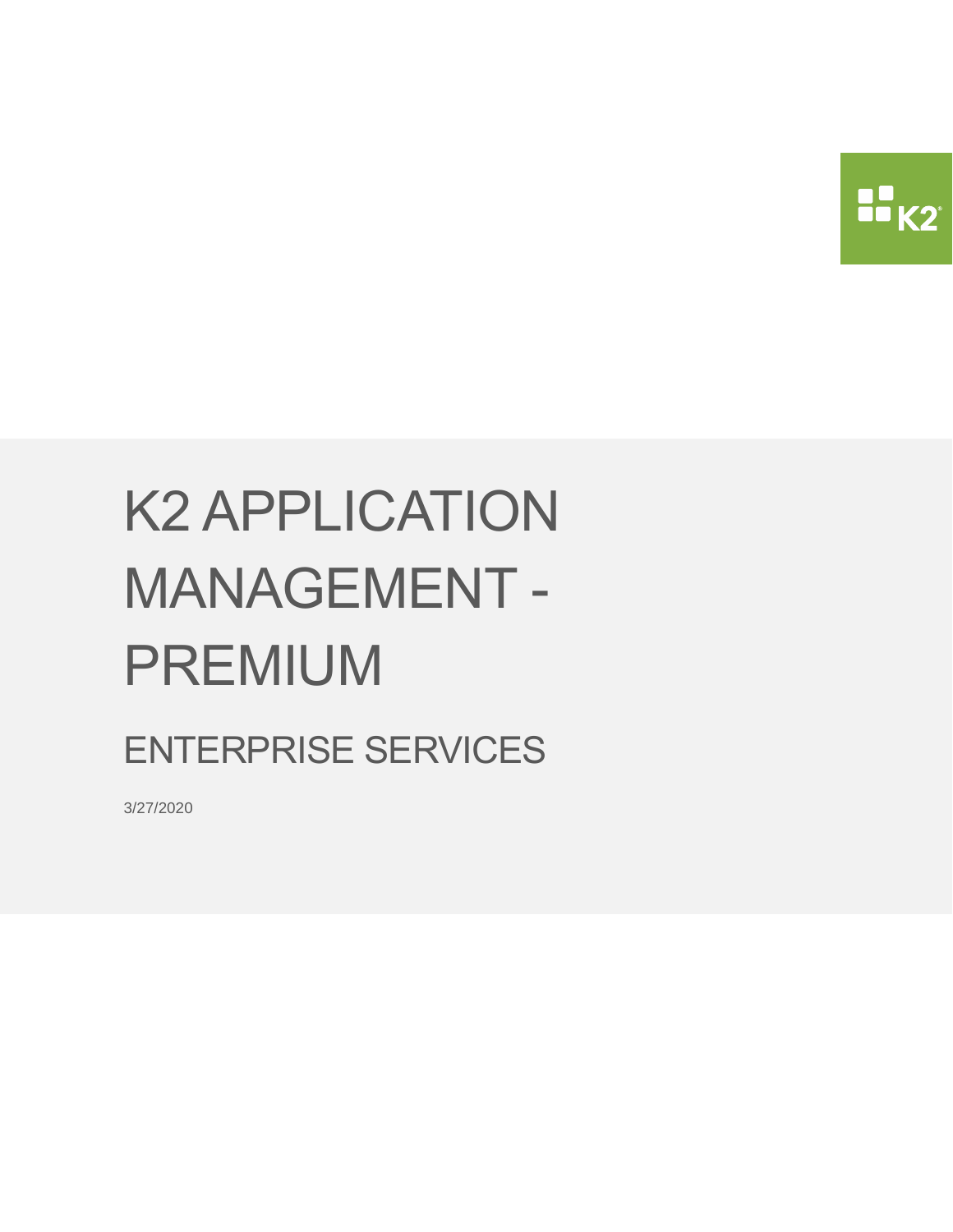## K2 APPLICATION MANAGEMENT - PREMIUM

#### TABLE OF CONTENTS

| 1              |     |  |
|----------------|-----|--|
| $\overline{2}$ |     |  |
|                | 2.1 |  |
|                | 2.2 |  |
|                | 2.3 |  |
|                | 2.4 |  |
|                | 2.5 |  |
|                | 2.6 |  |
|                | 2.7 |  |
| 3              |     |  |
|                | 3.1 |  |
|                | 3.2 |  |
|                | 3.3 |  |
|                | 3.4 |  |
|                | 3.5 |  |
|                | 3.6 |  |
|                | 3.7 |  |
|                | 3.8 |  |
|                | 3.9 |  |
| $\overline{4}$ |     |  |
|                | 4.1 |  |
|                | 4.2 |  |
|                | 4.3 |  |
|                | 4.4 |  |
|                | 4.5 |  |
|                | 4.6 |  |
| 5              |     |  |
|                | 5.1 |  |
|                | 5.2 |  |
|                | 5.3 |  |
| 6              |     |  |
|                | 6.1 |  |
|                | 6.2 |  |
| 7              |     |  |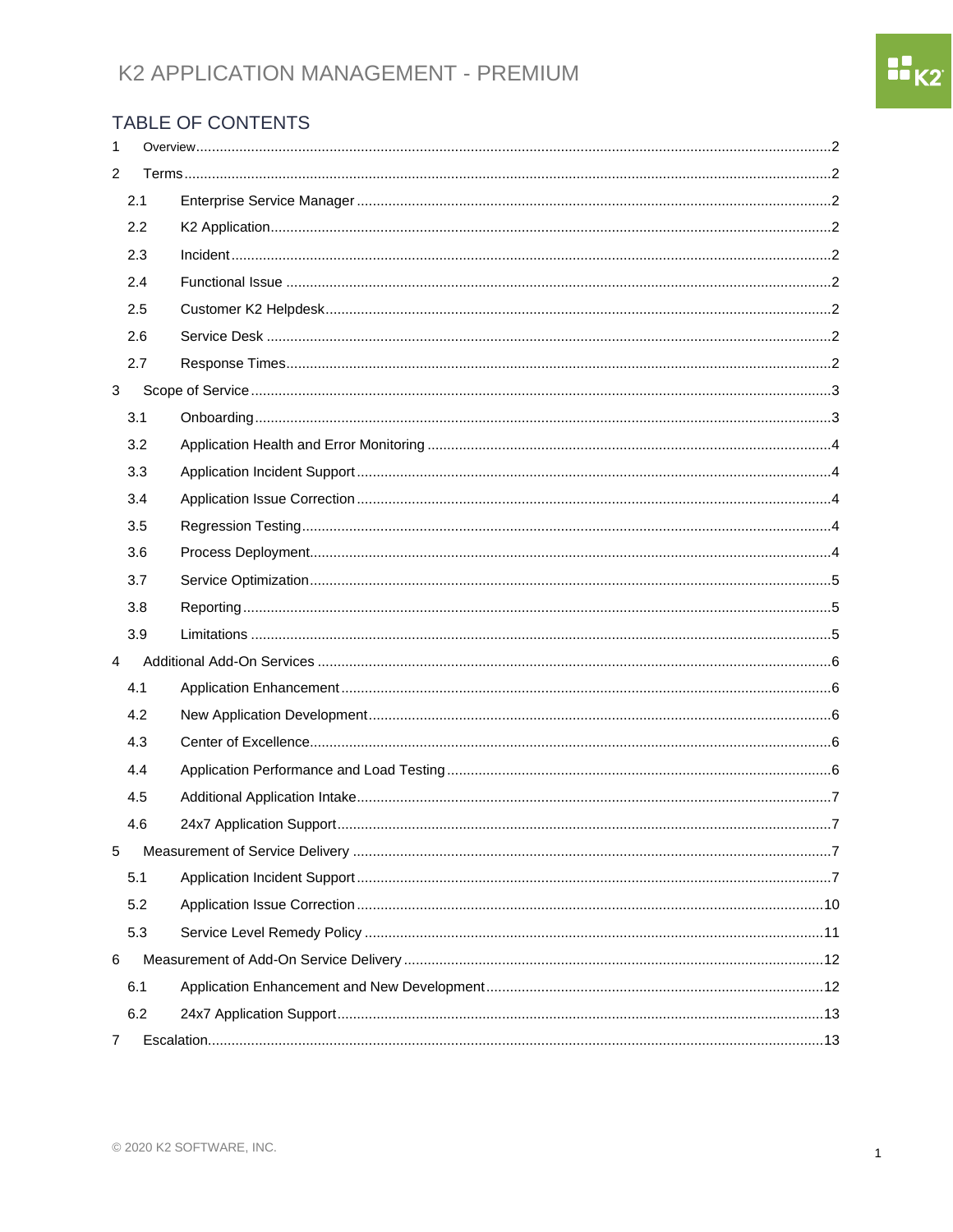# <span id="page-2-0"></span>1 OVERVIEW

These K2 Application Management – Premium Policies ("Policies") apply to service delivery of the K2 Application Management Service (the "Service") provided by K2 Software, Inc. and its subsidiaries ("K2").

As used in these policies, "Subscriber", "you" and "your" refer to the individual or entity that has ordered the Service from K2 or an authorized distributor or reseller, as applicable.

The Service is provided in English, and during regional hours of operations, unless noted otherwise.

# <span id="page-2-1"></span>2 TERMS

#### <span id="page-2-2"></span>**2.1 ENTERPRISE SERVICE MANAGER**

You will be assigned a K2 Enterprise Service Manager ("ESM"), as the primary point of contact for service delivery.

#### <span id="page-2-3"></span>**2.2 K2 APPLICATION**

A "K2 Application" is a combination of workflows, forms, SmartObjects, reports, and other artifacts which serve to address a specific business requirement. Depending on the level of the Service purchased, multiple K2 Applications will be supported under the Service.

#### <span id="page-2-4"></span>**2.3 INCIDENT**

An "Application Incident" is a single issue or query related to a supported K2 Application.

#### <span id="page-2-5"></span>**2.4 FUNCTIONAL ISSUE**

For purposes of this agreement, "Functional Issue" means any issue or error with any functional aspect of the supported K2 Application, including issues with the K2 Application complying with the specification or documentation, or unexpected behavior of the K2 Application which deviates from the specification or documentation.

#### <span id="page-2-6"></span>**2.5 CUSTOMER K2 HELPDESK**

Customer resources who provide first-level application support for the K2 Application(s) covered by the Service are referred to herein as the "Customer K2 Helpdesk".

#### <span id="page-2-7"></span>**2.6 SERVICE DESK**

A "Service Desk" is software used by the Customer K2 Helpdesk and/or K2 to track incidents and requests. Typically, the Service will leverage your Service Desk software, integrated with K2's support ticket system (where possible).

#### <span id="page-2-8"></span>**2.7 RESPONSE TIMES**

Response and Resolution Times only include K2 hours spent resolving the incident, excluding time spent waiting for customer response.

#### **2.7.1 INITIAL RESPONSE TIME**

The "Initial Response Time" is the time between the initial report by you and when K2 sends an initial response to your report. A "business day" means a regular business workday other than a Saturday, a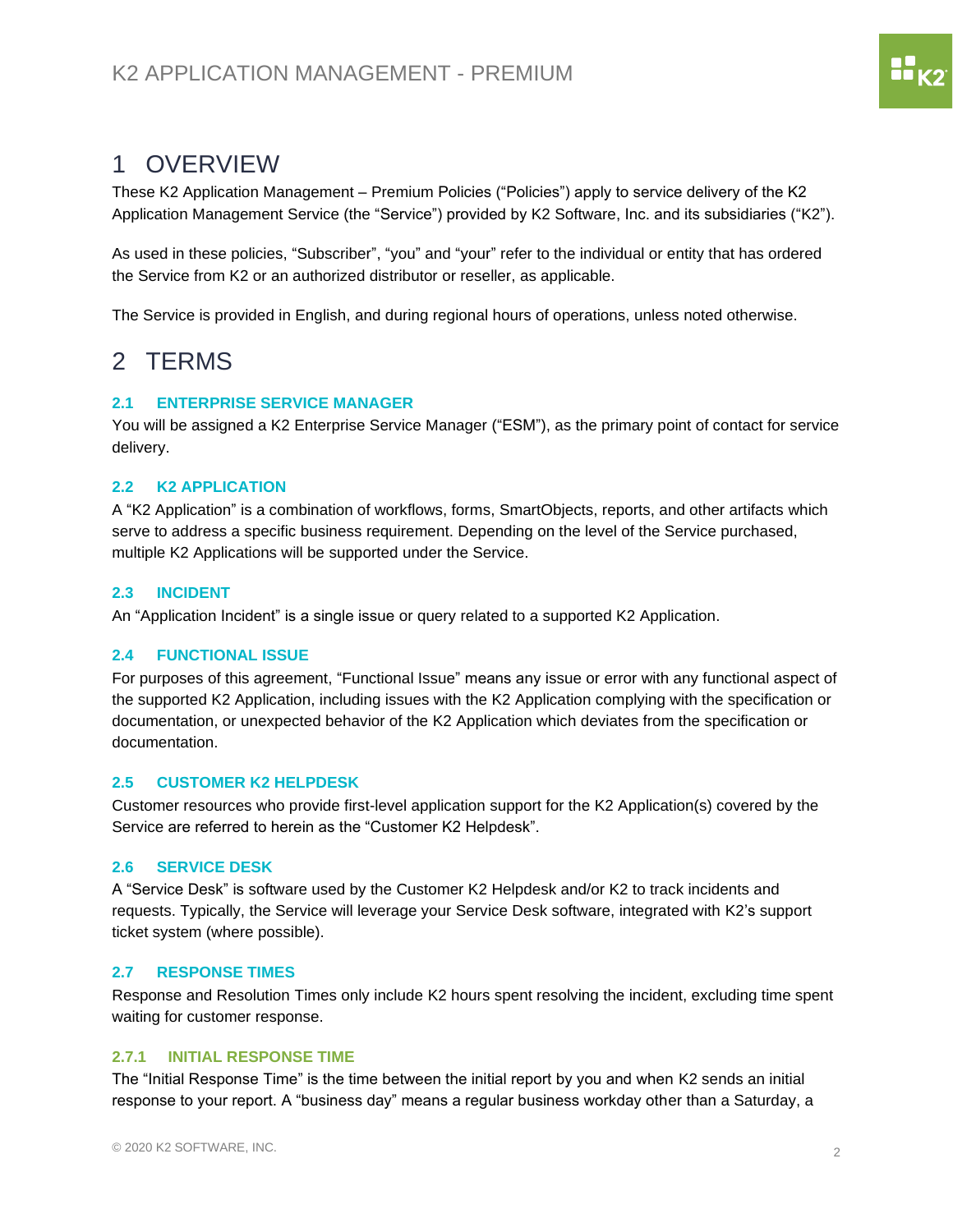88<br>88 K

Sunday or a public holiday in the region from which the Service is provided to you, and "business hours" means the regular business hours in that region (see [here](https://www.k2.com/support-services/support/contact-support) for regional hours of operation and contact information).

#### **2.7.2 ESTIMATION RESPONSE TIME**

"Estimation Response Time" is the time between initial report of an issue and provision of an estimated resolution timeline.

#### **2.7.3 SUBSEQUENT RESPONSE TIME**

"Subsequent Response Time" is the frequency with which the Service will update you on the resolution status.

#### **2.7.4 RESOLUTION TIME**

The "Resolution Time" is the time for K2 to return the K2 Application to a usable and available state.

# <span id="page-3-0"></span>3 SCOPE OF SERVICE

The following elements make up the Service catalog.

| /pe                     |                   | <b>Service</b>                           |
|-------------------------|-------------------|------------------------------------------|
| <b>Premium Services</b> |                   | Onboarding                               |
|                         |                   | Application Health and Error Monitoring  |
|                         |                   | <b>Application Incident Management</b>   |
|                         |                   | <b>Application Issue Correction</b>      |
|                         |                   | <b>Regression Testing</b>                |
|                         |                   | Process Deployment                       |
|                         |                   | Service Optimization                     |
|                         |                   | Reporting                                |
|                         | SOW and fee-based | Application Enhancement                  |
|                         |                   | <b>New Application Development</b>       |
|                         |                   | <b>Center of Excellence</b>              |
| <b>Add-on Services</b>  |                   | Application Performance and Load Testing |
|                         |                   | <b>Additional Application Intake</b>     |
|                         | Subscription      | 24x7 Support                             |

#### <span id="page-3-1"></span>**3.1 ONBOARDING**

K2 provides an Onboarding, available from an initial onboarding call with the ESM until the Service is made available to you. K2 will coordinate with customer representatives in this initial phase.

Onboarding includes discovery of customer operational and escalation procedures, Service Desk systems, and other components required for K2 representatives to engage with the Customer K2 Helpdesk. During this phase, we will work with you to establish the necessary security and access to your systems, as well as installing and configuring K2 Application monitoring tools.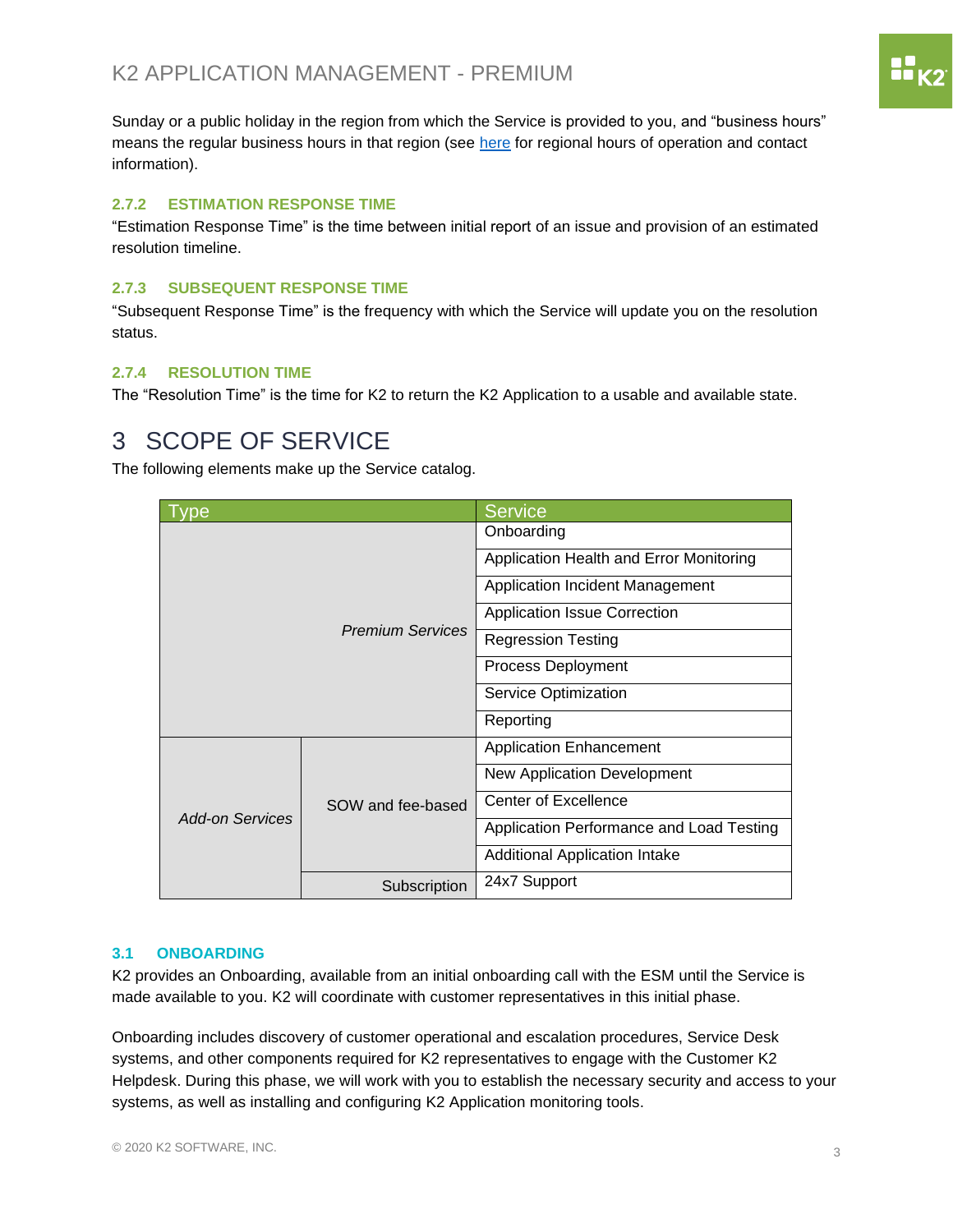nu<br>Hoka

All K2 Application(s) to be covered under the Service must undergo a quality and stability review before intake. We will review your K2 Application for best practices of design and implementation. We may require certain modifications or enhancements to your application before accepting it to the Service. You can make these modifications yourself or utilize our Application Enhancement service to perform this work for you, for separate fees under a statement of work.

Prior to Service initiation, there will be a period of time spent training K2 staff on your operational procedures and case management systems, as well as on the K2 Application(s) covered under this Service.

#### <span id="page-4-0"></span>**3.2 APPLICATION HEALTH AND ERROR MONITORING**

Service resources will perform daily review and monitoring of K2 systems and error logs related to the supported K2 Application(s). Where possible, the Service will identify causes of application errors, and provide recommendations on how to mitigate or avoid them in the future. This may involve application or infrastructure enhancements, user education, and other proposals. K2 Application issues found to be due to dependent systems will be referred to the customer's systems team.

#### <span id="page-4-1"></span>**3.3 APPLICATION INCIDENT MANAGEMENT**

Through the use of a Service Desk, K2 will receive, document, and prioritize issues related to your supported K2 Application(s), including:

- Troubleshoot and resolve Functional Issues with the K2 Application that cannot be resolved by the Customer K2 Helpdesk
- Receive and document Functional Issues related to the K2 Application
- Collect and document requests for changes ("Change Requests")
- Share status of requests

#### <span id="page-4-2"></span>**3.4 APPLICATION ISSUE CORRECTION**

If your supported K2 Application(s) have issues working as intended, the Service will restore original functionality, via either a permanent fix or a temporary workaround until a permanent fix is found. To identify and request K2 Application problem corrections, submission of an Application Incident is necessary.

#### <span id="page-4-3"></span>**3.5 REGRESSION TESTING**

As part of Onboarding a supported K2 Application, functional requirements of the K2 Application will be documented. These functional requirements will also have appropriate test cases defined. The Service includes baseline functionality testing of your supported K2 Application at the onset of Service, and after product upgrades and patches.

#### <span id="page-4-4"></span>**3.6 PROCESS DEPLOYMENT**

The Service will include scheduled application deployments as part of Application Issue Correction, Application Enhancements, or New Application Intake. This will include validating source and target environment readiness, solution packaging from source environment, and solution deployment to the target environment. This work will be performed during the customer's standard scheduled K2 [Maintenance Window](#page-8-0) for Application Enhancements and Application Issue Corrections, unless an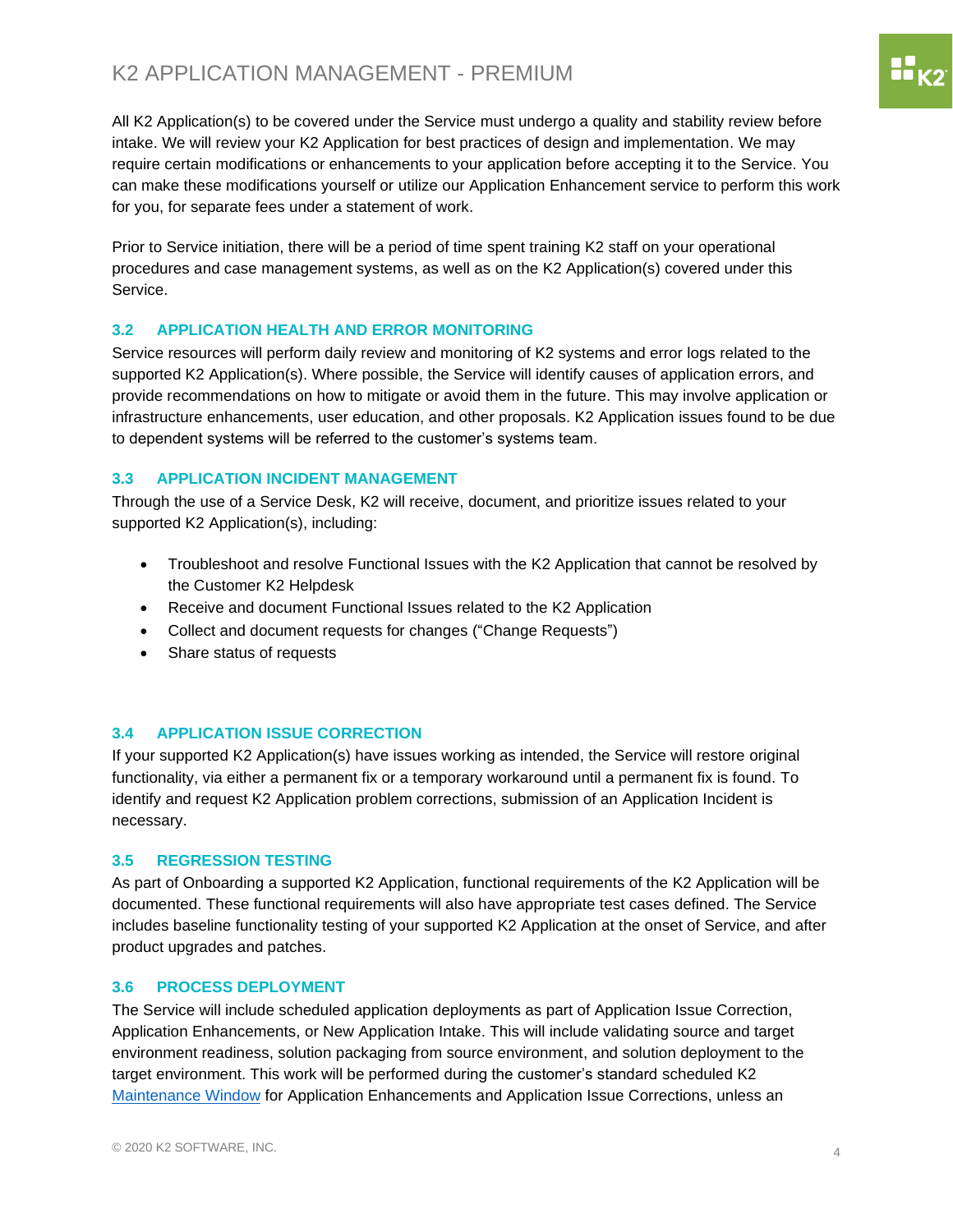emergency change request has been requested and approved by the customer. Deployment for New Application Intake will occur during business hours.

#### <span id="page-5-0"></span>**3.7 SERVICE OPTIMIZATION**

K2 aims to continually improve on and optimize the Service through regular reviews of operations and education of the Customer K2 Helpdesk team to improve communication, case triage and deflection.

#### <span id="page-5-1"></span>**3.8 REPORTING**

The Service will provide regular reporting to the customer, through a combination of review meetings and self-service. This will ensure that you have full visibility into delivery of the Service.

#### **3.8.1 WEEKLY**

On a weekly basis, the ESM will provide you with a status report that gives an overall summary of the following:

- Project health
- On-going activities
- Completed tasks
- Upcoming milestones and releases
- Bug fixes
- Risk identification and mitigation plan
- Action items across different application areas

#### **3.8.2 MONTHLY**

On a monthly basis, the ESM will meet with the customer's business and/or technical contacts to review service delivery. This activity includes the following:

- Tracking unresolved issues from maintenance projects which impact service levels
- Updating maintenance project progress and resolving critical issues
- Capturing agreements and disagreements and items needing escalation

#### **3.8.3 QUARTERLY**

A quarterly review meeting will be through teleconference meeting session which will be booked in advance. This quarterly meeting will provide:

- Overall project status
- Issues list
- Service level review, including metrics reporting, supporting reasons for metrics deviation, and items needing adjustment within service levels (e.g., scope, metrics)

#### <span id="page-5-2"></span>**3.9 LIMITATIONS**

You must have an active software and support subscription to be eligible for the Service.

Applications which will be covered under the Service must be reviewed and approved for intake during the Onboarding phase.

nu<br>Hiko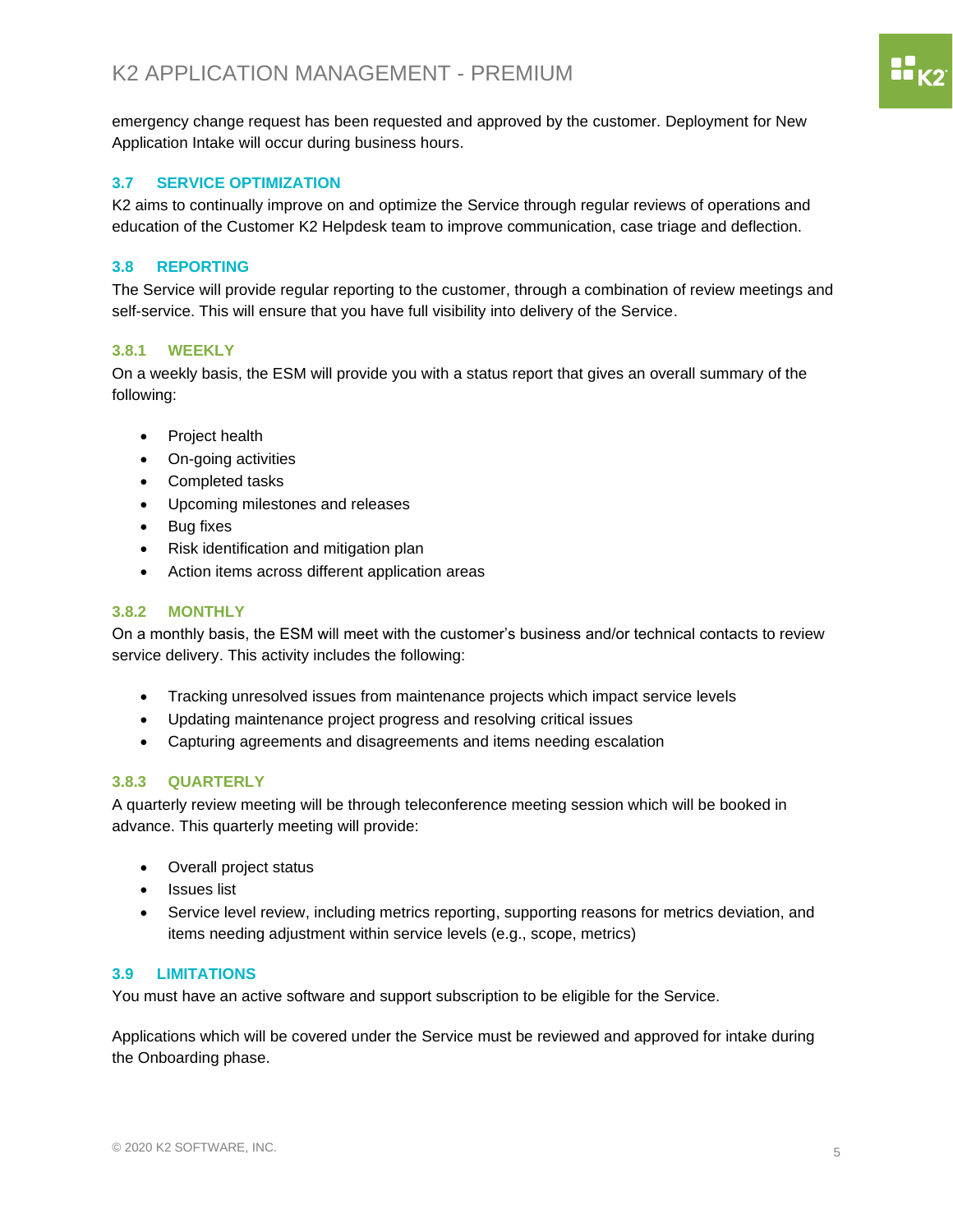Delivery of the Service is via remote/virtual access. The Service does not include any on-site visits or personnel.

This Service is a 2nd line support offering and not 1st line or end user support. The Service will provide your Customer K2 Helpdesk with 2nd line application support for issues with the K2 Application.

A transition period is required for initial service setup and for every new application intake before service levels can be enforced.

For New Application intake, any applications not developed by K2 require an intake review and quality validation process. For any applications not included in initial Service Onboarding, this intake review is an hourly fee-based service. Suggested improvements must be implemented before K2 will accept the new application into the service contract.

K2 has no support obligations for issues resulting from: (i) your equipment, network connections or other infrastructure; (ii) your use of the K2 Software in a manner not consistent with the K2 Software documentation or in violation of the license agreement; (iii) modifications to K2 Software by any party other than K2; or (iv) failures or downtime of the K2 Software due to any factors beyond K2's reasonable control or due to any force majeure event as described in your license agreement.

# <span id="page-6-0"></span>4 ADDITIONAL ADD-ON SERVICES

In addition to the standard scope of the Service defined above, the following optional add-ons can be purchased.

#### <span id="page-6-1"></span>**4.1 APPLICATION ENHANCEMENT**

The Service maintains your supported K2 Application(s), including modifications to meet new or changed business requirements, regulatory statutes, performance optimizations, and to compensate for new hardware or software releases. Application Enhancements will require a discovery and scoping process, resulting in a custom SOW and quote for the required work. Any Change Requests determined to be new features (rather than issue correction) will be considered Application Enhancements.

#### <span id="page-6-2"></span>**4.2 NEW APPLICATION DEVELOPMENT**

Similar to Application Enhancement, K2 can scope, design, and develop new applications or artifacts. New development will require a discovery and scoping process, resulting in a custom SOW and quote for the required work.

#### <span id="page-6-3"></span>**4.3 CENTER OF EXCELLENCE**

This service helps you establish a strategy for continual predictable application development and management of the K2 platform. With the Center of Excellence, customer can establish data use and governance, new application intake process and evaluation criteria, new developer onboarding and education standards for both IT and citizen developers, and quality through best practices and patterns for design, development and testing. This add-on enables you to gain optimal ROI from the K2 platform. This offering requires a custom SOW and quote.

#### <span id="page-6-4"></span>**4.4 APPLICATION PERFORMANCE AND LOAD TESTING**

K2 will work with you to establish application performance benchmarks, and schedule additional performance testing, per your business requirements. This offering requires a custom SOW and quote.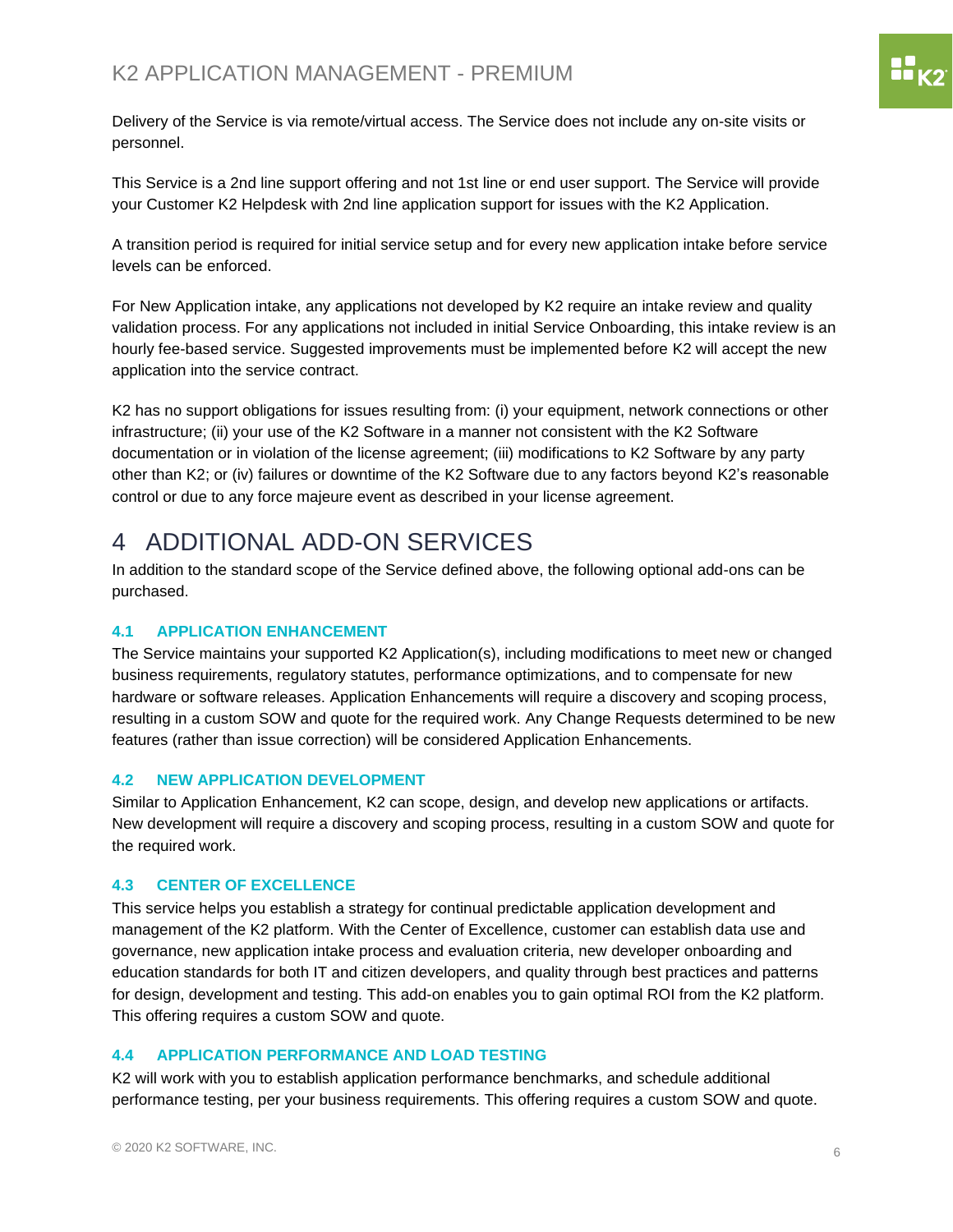# $\mathbf{H}_{\mathsf{K2}}$

#### <span id="page-7-0"></span>**4.5 ADDITIONAL APPLICATION INTAKE**

Additional K2 Application(s) may be added to coverage under this Service. After initial service Onboarding, intake of any K2 Applications not developed by K2 will require an application quality and stability review. This review of your K2 Application for best practices in design and implementation will be an hourly, fee-based service. Any identified improvements must be implemented before K2 will accept the new application into the Service contract. Training K2 staff on the application will also need to be completed prior to enforcing service levels on this new application.

#### <span id="page-7-1"></span>**4.6 24X7 APPLICATION SUPPORT**

Standard coverage of the Service is only during regional [business hours.](https://www.k2.com/support-services/support/contact-support) One or more K2 Applications can be covered with 24x7 Application Support, at an additional fee. If 24x7 Application Support has been purchased for a K2 Application, then Off-Hours Availability service levels will also apply.

# <span id="page-7-2"></span>5 MEASUREMENT OF SERVICE DELIVERY

Delivery of the K2 Application Management Service is measured over a variety of service level metrics. These measurements are calculated per calendar month, unless noted otherwise.

#### <span id="page-7-4"></span><span id="page-7-3"></span>**5.1 APPLICATION INCIDENT SUPPORT**

#### **5.1.1 APPLICATION FUNCTION TYPES**

Each supported K2 Application has a defined Function Type. The table below provides a brief definition of each Application Function Type. Application Function Type will be determined during K2 Application intake and can be changed by mutual agreement between customer and K2.

| Application<br>Function Type | <b>Definition</b>                                                                                                                                   |
|------------------------------|-----------------------------------------------------------------------------------------------------------------------------------------------------|
| Critical                     | These application functions are critical to ensuring application usability and user productivity. Extended failure will impact business continuity. |
| <i>Important</i>             | These application functions are important to application usability and user<br>productivity but are not critical to business continuity.            |
| Supportive                   | These applications support user productivity but are not essential to business<br>continuity.                                                       |

#### **5.1.2 APPLICATION AVAILABILITY**

The K2 Application is available when the customer is able to access and execute any of the included K2 Application functions from a functioning workstation and live network connection. For a K2 Application to be available, all of its supporting systems must be operational.

#### 5.1.2.1 STANDARD (BUSINESS HOURS) APPLICATION AVAILABILITY

Standard Application Availability is measured as a "Monthly Uptime Percentage" and is calculated via the following formula:

> $[Business \, Hours \, minutes \, per \, month] - [Downtime \, minutes] \times 100$ [Business Hours minutes per month]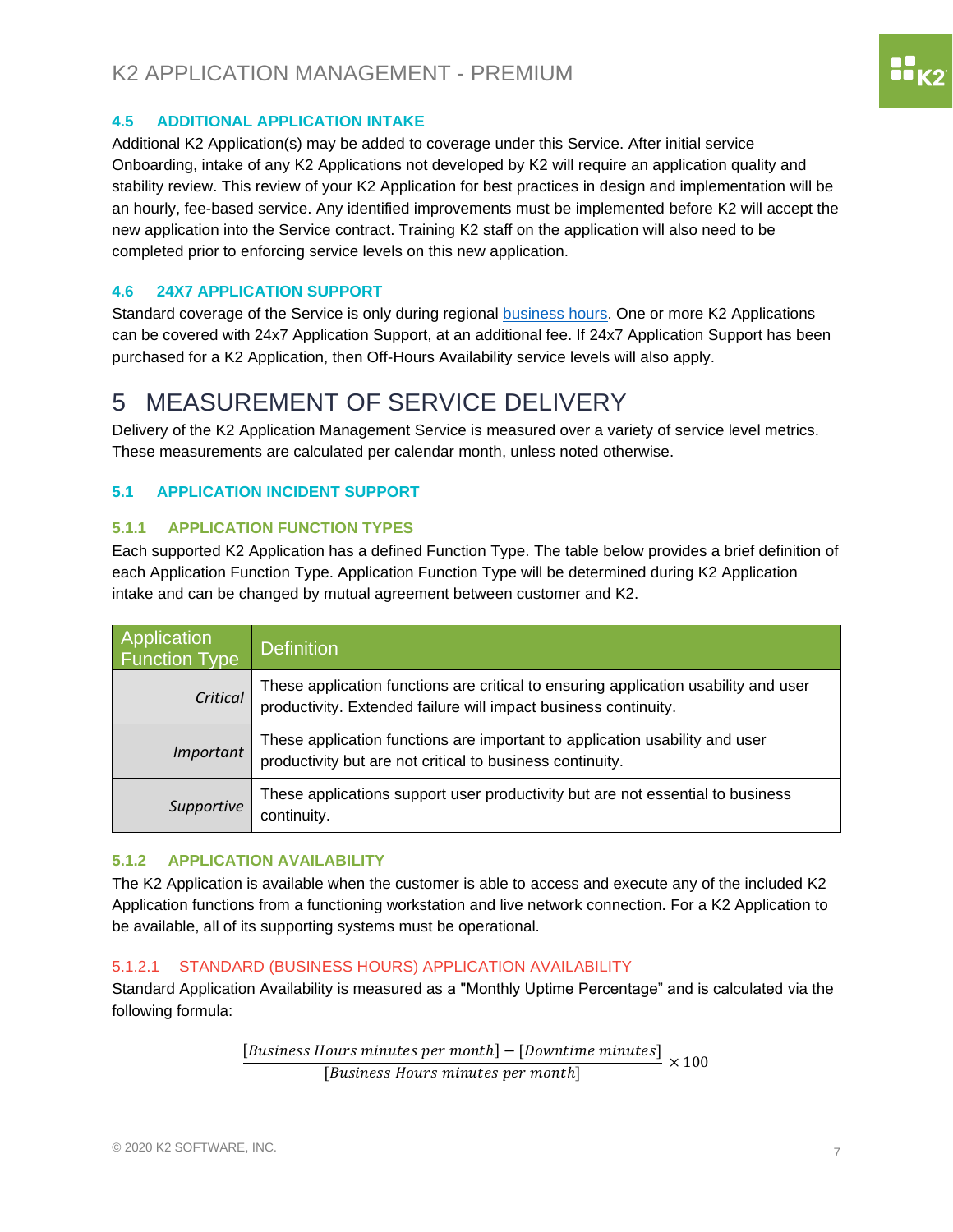Business Hours minutes per month is the total minutes during regional business hours in the applicable billing month less Scheduled Maintenance.

Downtime minutes is defined as the total minutes in a billing month in which the K2 Application is unavailable, excluding (i) Scheduled Maintenance or (ii) unavailability of the K2 Application due to issues described in the Service Level Exclusions below.

Scheduled Maintenance events are planned, periodic deployments, updates, fixes or changes made by the Service to supported K2 Application(s). The majority of these maintenance tasks are performed without any impact on Application Availability, but some maintenance tasks may require planned downtime.

#### <span id="page-8-1"></span>5.1.2.2 24X7 APPLICATION AVAILABILITY

24x7 Application Availability is measured as a "Monthly Uptime Percentage" and is calculated by the formula:

> [All Available minutes per month] – [Downtime minutes]  $\frac{[All \text{ Available minutes per month}]}{[All \text{ Available minutes per month}]} \times 100$

All Available minutes per month is the total minutes in the applicable billing period less Scheduled Maintenance.

#### <span id="page-8-0"></span>**5.1.3 MAINTENANCE WINDOWS**

Scheduled Maintenance will be performed during the maintenance window of Sunday 12:01am – 8:00am, unless communicated to the customer at least 24 hours in advance, or an Emergency Change Request has been approved by the customer.

#### **5.1.4 APPLICATION AVAILABILITY SERVICE LEVELS**

Application Availability service levels are measured per covered K2 Application. No more than one Application Availability Service Credit per K2 Application can be incurred in a given month. See Section 5.3 for details on obtaining service level remedies.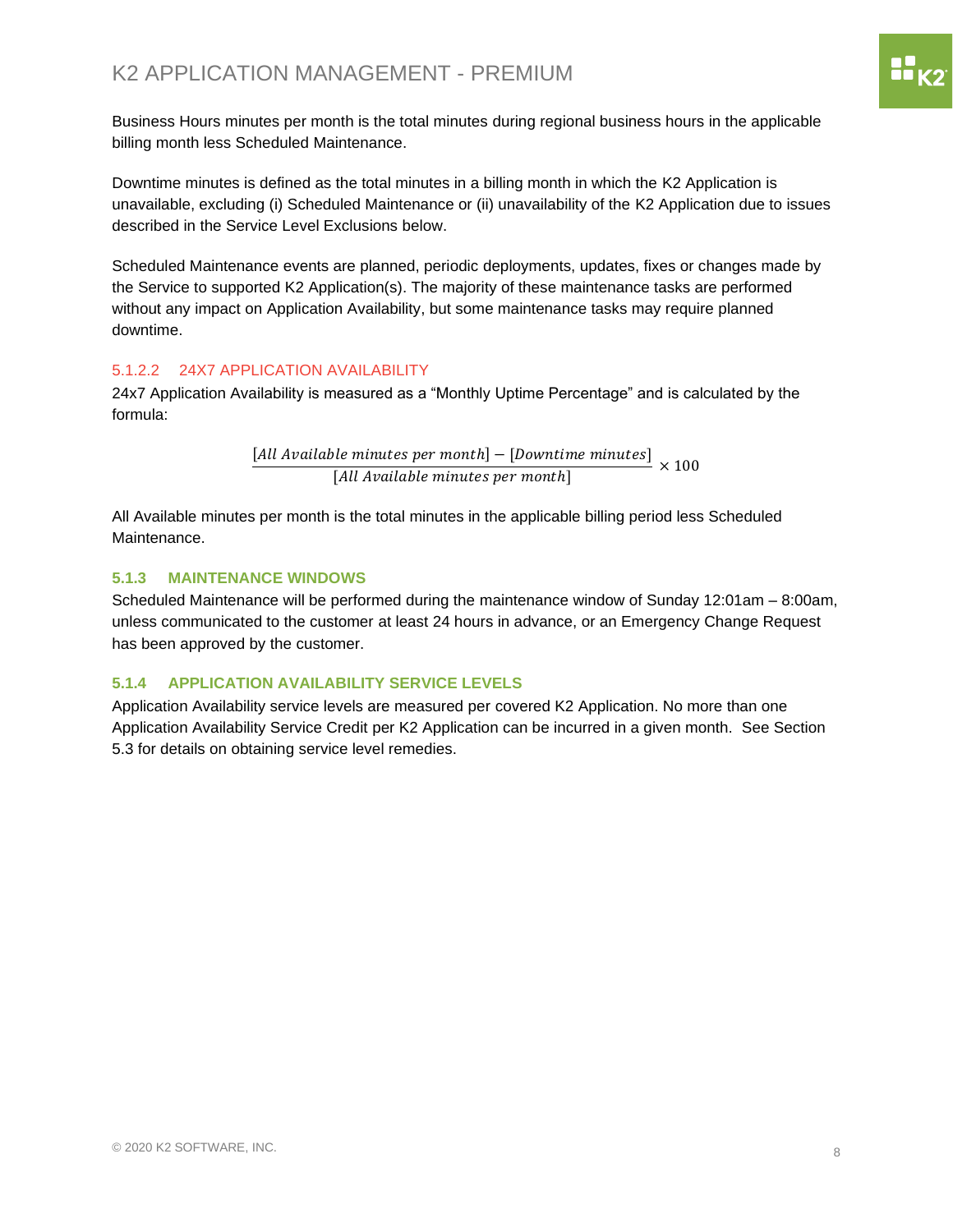| Application<br><b>Function Type</b> | Business Hours <sup>1</sup><br><b>Availability</b> | Off-Hours<br>Availability <sup>2</sup> | <b>Service Credit</b> |
|-------------------------------------|----------------------------------------------------|----------------------------------------|-----------------------|
| Critical                            | 99.5%                                              | 99.5%                                  | 5% of monthly fees    |
| Important                           | 99%                                                | 98%                                    | 5% of monthly fees    |
| Supportive                          | 98%                                                | 98%                                    | 2% of monthly fees    |

<sup>1</sup> Regional Business Hours are defined at [contact-support.](https://www.k2.com/support-services/support/contact-support)

<sup>2</sup> Off-Hours Availability is only provided for K2 Applications where [24x7 Application Support](#page-7-1) has been purchased.

#### **5.1.5 SERVICE LEVEL EXCLUSIONS**

Unless specified otherwise, Application Availability applies only to a customer's K2 Application hosted in their production environment. Application Availability service levels are not offered for non-Production K2 Applications.

Application Availability does not include the following:

- A failure, degradation of performance or malfunction resulting from scripts, data, applications, infrastructure, software, penetration testing and/or performance testing directed, provided or performed by customer.
- Planned outages, scheduled maintenance, or outages initiated by the Service at the request or direction of customer for maintenance, deployment, configurations, backups or other purposes that require the K2 Application to be temporarily taken offline.
- Interruption or shut down of the K2 Application due to circumstances reasonably believed by the Service to be a significant threat to the normal operation of the K2 Application, the operating infrastructure, the facility from which the K2 Application is provided, and/or access to, or the integrity of customer data (e.g., a hacker or malware attack).
- Outages due to unsupported system administration, commands or changes performed by customer users or representatives.
- Outages due to denial of service attacks, natural disasters, changes resulting from government, political, or other regulatory actions or court orders, strikes or labor disputes, acts of civil disobedience, acts of war, acts against parties (including carriers and other K2 vendors), and other force majeure events.
- Inability to access the K2 Application or outages caused by the customer's conduct, including negligence or breach of the customer's material obligations under the Service, or by other circumstances outside of the Service's or K2's control.
- Lack of availability or untimely response time of the customer to respond to incidents that require customer participation for source identification and/or resolution.
- Outages caused by failures or fluctuations in electrical, connectivity, network or telecommunications equipment or lines due to customer conduct or circumstances outside of the Service's control.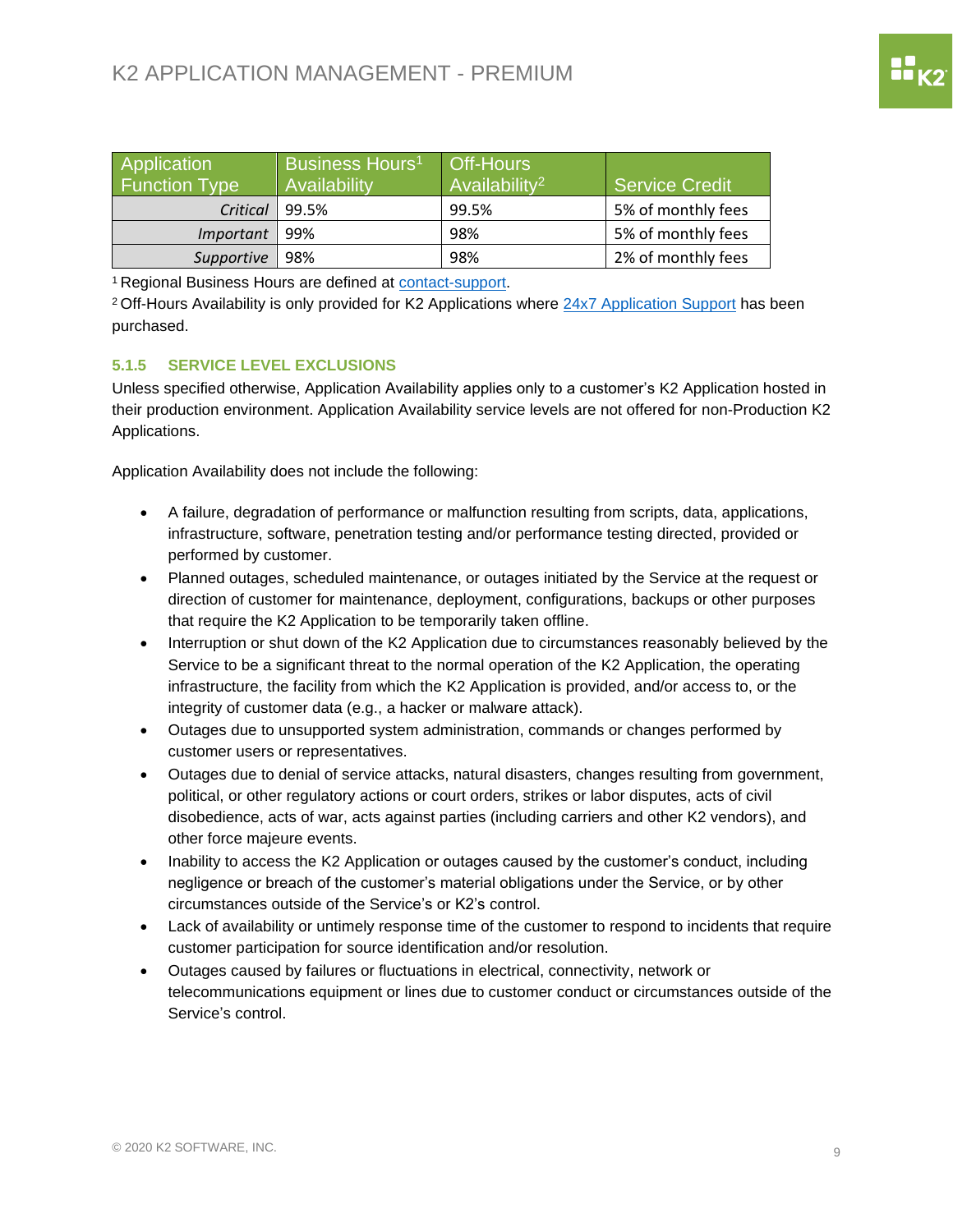#### <span id="page-10-0"></span>**5.2 APPLICATION ISSUE CORRECTION**

The following procedures will be used to respond to K2 Application problems that are received by the Service Desk. A problem is defined as an unplanned system event which adversely affects application processing or application deliverables.

#### **5.2.1 INCIDENT SUBMISSION**

The procedure to submit an incident to the Service will vary by customer and will therefore be defined in more detail during the Onboarding process. At a high level, the first line of assistance will be the Customer K2 Helpdesk, who will then submit incidents to K2 for correction, via K2's support ticket system.

#### **5.2.2 PRIORITY LEVELS**

Requests for corrections received by the Service Desk will be given a Severity Code from 1 to 4 based on Application Function Type and criticality of the issue. The Severity Code will be the basis for scheduling work on the backlog and assigning resources to the request. Critical, important, and supportive application functions are defined in the section above on [Application Function Types.](#page-7-4)

| Severity Code            | <b>Definition</b>                                                                                                                                                                                                          |
|--------------------------|----------------------------------------------------------------------------------------------------------------------------------------------------------------------------------------------------------------------------|
| 1                        | A problem has made a critical application function unusable or unavailable and no<br>workaround exists.                                                                                                                    |
| $\overline{\phantom{a}}$ | A problem has made a critical application function unusable or unavailable, but a<br>workaround exists.<br>or<br>A problem has made an important application function unusable or unavailable and<br>no workaround exists. |
| $\overline{z}$           | A problem has diminished critical or important application functionality or<br>performance, but the functionality still performs as specified in the user<br>documentation.                                                |
| $\overline{4}$           | A problem has diminished supportive application functionality or performance.                                                                                                                                              |

Any requests determined to be requests for new features or functionality will be handled as Application Enhancement requests.

#### **5.2.3 RESPONSE AND RESOLUTION TIMES**

Severity codes are used in order to determine appropriate response and resolution times. Response and Resolution times are measured from when the incident is opened by the Customer K2 Helpdesk.

#### 5.2.3.1 RESPONSE AND RESOLUTION TIMES FOR PREMIUM APPLICATION MANAGEMENT

For premium K2 Application Management, all Response and Resolution service levels are calculated during [business hours](https://www.k2.com/support-services/support/contact-support) only. Resolution times only include K2 hours spent resolving the incident, excluding time spent waiting for customer response.

.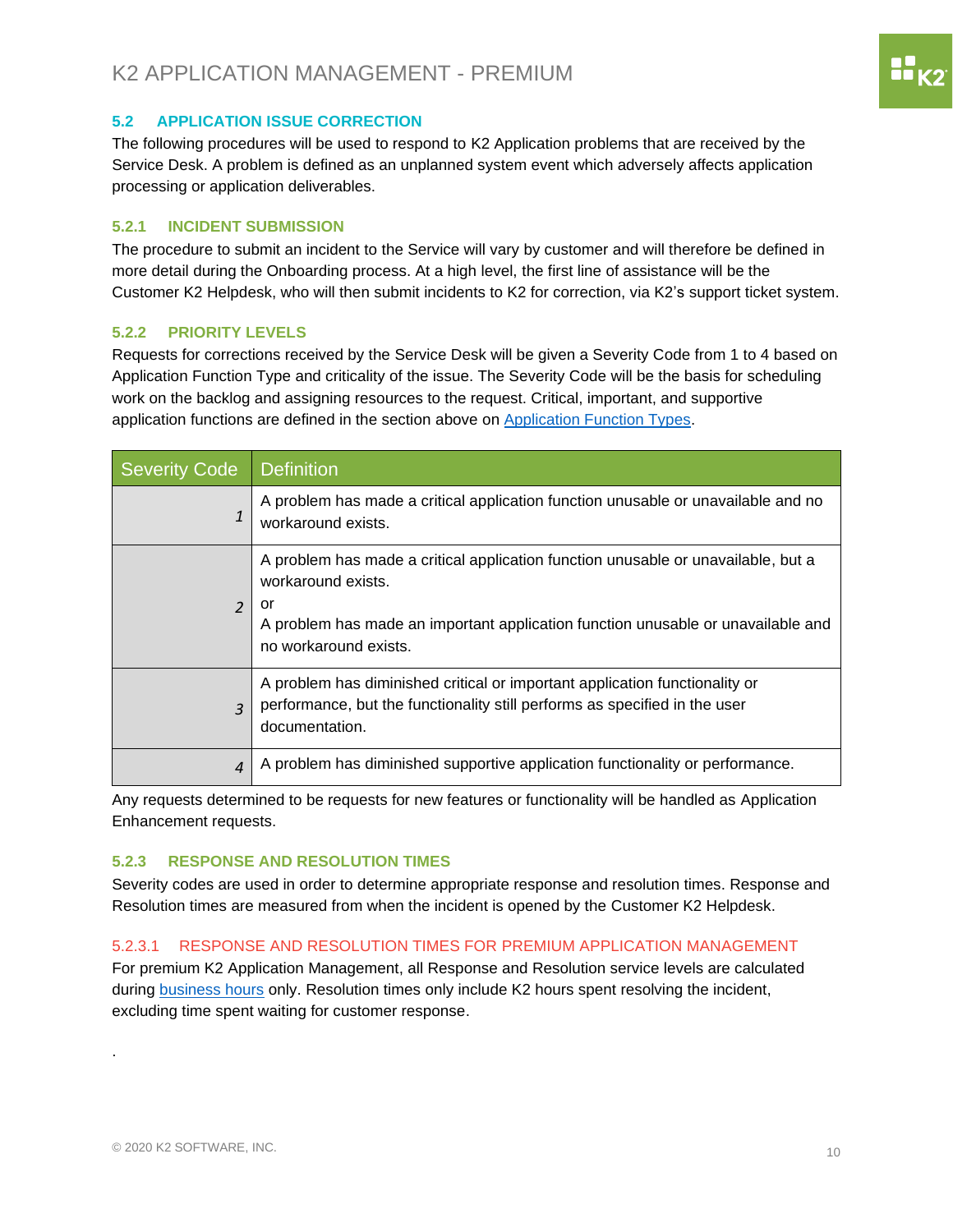### K2 APPLICATION MANAGEMENT - PREMIUM

|                          | <b>Initial</b>  | <b>Estimation</b> | Subsequent        |                   |
|--------------------------|-----------------|-------------------|-------------------|-------------------|
| Severity                 | Response        | Response          | Response          | <b>Resolution</b> |
|                          | 15 business     |                   | Every 30 business |                   |
| $\mathbf{1}$             | minutes         | 2 business hours  | minutes           | 8 business hours  |
|                          | 30 business     |                   | Every 4 business  |                   |
| $\overline{\mathcal{L}}$ | minutes         | 2 business hours  | hours             | 2 business days   |
|                          |                 |                   | Every 6 business  |                   |
| 3                        | 1 business hour | 8 business hours  | hours             | 4 business days   |
| $\overline{4}$           | 1 business hour | Next business day | Weekly            | 20 business days  |

#### <span id="page-11-1"></span>5.2.3.2 RESPONSE AND RESOLUTION TIMES FOR 24X7 APPLICATION MANAGEMENT

For 24x7 Application Support, Response and Resolution service levels for Severity 1 incidents are calculated on a 24x7 basis. Severity 2, 3, and 4 incidents will remain based on [business hours](https://www.k2.com/support-services/support/contact-support) only. Resolution times only include K2 hours spent resolving the incident, excluding time spent waiting for customer response.

|          | <b>Initial</b>  | <b>Estimation</b> | Subsequent             |                   |
|----------|-----------------|-------------------|------------------------|-------------------|
| Severity | Response        | Response          | Response               | <b>Resolution</b> |
|          | 15 minutes      | 2 hours           | Every 30 minutes       | 8 hours           |
|          | 30 business     |                   | Every 4 business hours |                   |
|          | minutes         | 2 business hours  |                        | 2 business days   |
|          | 1 business hour | 8 business hours  | Every 6 business hours | 4 business days   |
|          | 1 business hour | Next business day | Weekly                 | 20 business days  |

#### **5.2.4 RESPONSE AND RESOLUTION SERVICE LEVELS**

Response and Resolution service levels are measured per issue severity, and not per supported K2 Application. All service level measurements reset at the end of each calendar month.

| vne                                                                     | <b>Measurement</b>                                                     | Service Credit     |
|-------------------------------------------------------------------------|------------------------------------------------------------------------|--------------------|
|                                                                         | Severity 1 and 2   Three or more consecutive Severity 1 or 2 incidents |                    |
| Resolution                                                              | take longer than specified SLAs to resolve                             | 5% of monthly fees |
| Severity 3 and 4<br>Three or more consecutive Severity 3 or 4 incidents |                                                                        |                    |
| take longer than specified SLAs to resolve<br>Resolution                |                                                                        | 2% of monthly fees |
|                                                                         | Three or more consecutive incidents exceed Initial                     |                    |
|                                                                         | Response, Estimation Response, and/or Subsequent                       |                    |
| Response/Estimate                                                       | Response time SLAs                                                     | 2% of monthly fees |

If the Service does not achieve the relevant Initial Response, Recovery and/or Resolution service level, K2 will issue, and implement, an appropriate escalation action plan for the handling and resolution of the Application Incident. K2 will update the plan until the Application Incident has been resolved.

#### <span id="page-11-0"></span>**5.3 SERVICE LEVEL REMEDY POLICY**

Where the Service has not achieved one or more required service levels within a calendar month (as set out in Sections 5.1 and 5.2 above), the customer will be entitled to a Service Credit calculated, as set out in the sections above, as a percentage of the monthly rate of the Service fee.

н<br>11 кэ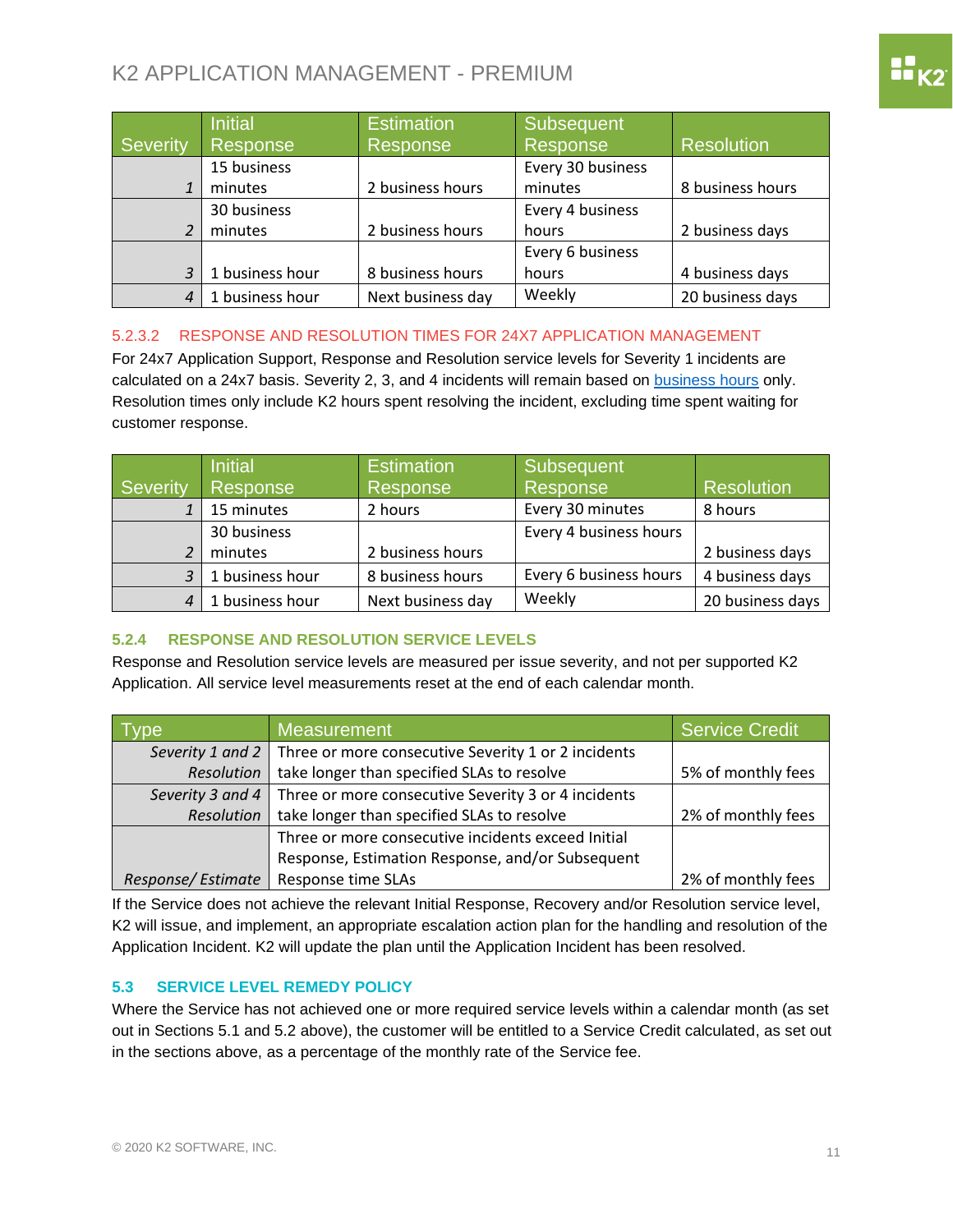To receive a Service Credit, the customer must have opened an Application Incident for the availability issue, and the customer must notify their ESM within thirty (30) days of the end of the month in which the Service Availability was not met to provide the following:

- The Application Incident number
- A detailed description of when the K2 Application was not available including duration of the downtime or how K2 did not meet response or resolution times
- How the customer was affected

K2 reserves the right to withhold a Service Credit if it cannot verify the downtime or if the customer cannot provide evidence that they were adversely affected as a result of the downtime.

A customer must be in compliance with all Policies in order to be eligible for a Service Credit. Customers in breach of their obligations, including payment obligations, are not entitled to a Service Credit.

Verified Service Credits will be added to the customer's Service account balance for use upon subsequent renewal. No refunds or cash value will be provided.

The total Service Credits available to the customer in any month will not exceed thirty percent (30%) of the monthly Service fee.

# <span id="page-12-0"></span>6 MEASUREMENT OF ADD-ON SERVICE DELIVERY

#### <span id="page-12-1"></span>**6.1 APPLICATION ENHANCEMENT AND NEW DEVELOPMENT**

Application Enhancement projects involve functional enhancements made to a properly working K2 Application to accommodate new or changed user requirements. Examples include increasing an application's performance, enhancing a user interface, or optimizing code.

Application Enhancements can be requested by you or proposed by K2. Enhancements will be handled as projects and prioritized according to the severities listed under Priority Levels above.

New Application Development will follow the same basic delivery method as Application Enhancement, with project management services included.

#### **6.1.1 PROJECT MANAGEMENT**

K2 manages Application Enhancement and New Development projects in a structured, organized, and cost-effective manner.

The measurement period for project management service levels is either the entire project span or the milestone completion span, defined in the SOW for the project. Design specifications and project acceptance criteria are also defined during initial project scoping.

Upon delivery of the project, customer will have 30 days to accept the deliverables, or provide written notice of nonconformity. A notice of nonconformity must include a description of how the deliverable fails to meet the original specifications and acceptance criteria.

Terms for remedy of nonconformity will be defined in the project SOW.

88<br>88 K 2